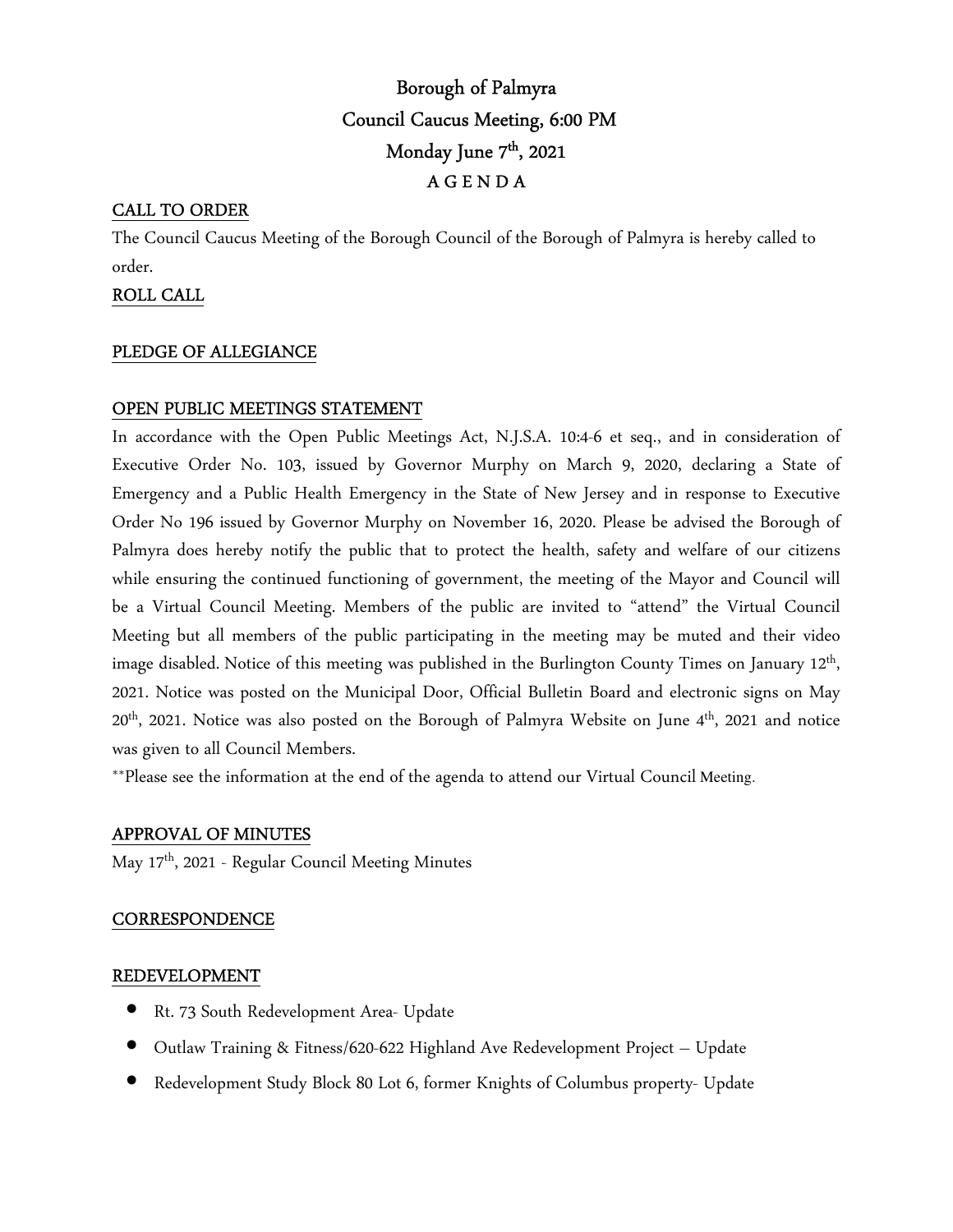#### PROFESSIONAL UPDATES

William Kirchner, ERI

#### PUBLIC COMMENT

We request those participants wishing to have or make a Public comment, email their questions or comments in advance to Municipal Clerk Rita Jackson at djackson@boroughofpalmyra.com. The opportunity to submit comments prior to meeting expires at 12:00 PM on Monday June  $7<sup>th</sup>$ , 2021. You must include "Meeting Question/ Comment" in the subject line and your name and full address for your comment to be considered valid. Comments submitted in a timely and complete manner will be reviewed and read during the virtual Council Meeting; it may be necessary to follow-up with persons submitting comments at a later date. All comments will become part of the record and included with the Meeting Minutes.

For those choose to "attend" the Virtual Meeting, Mayor Tait will open the meeting to the public for comments. Comments should be limited to no more than (2) two minutes. All comments will become part of the record and included with the Meeting Minutes.

#### RESOLUTIONS

Resolution 2021-137 thru Resolution 2021-143 will be enacted as a single motion, if any resolution needs additional discussion, it will be removed from the consent agenda and voted on separately

Resolution 2021-137, Resolution Authorizing 2021-2022 Liquor License Renewal for Harikrishna Liquors, Inc. T/A Palmyra Liquors Plenary Retail Distribution License #0327-44-004-007

Resolution 2021-138, Resolution awarding a contract to ERI for additional engineering services for the Veterans Memorial Park Enhancements project per their proposal dated May 20, 2021 in the amount of \$6,750.00

Resolution 2021-139, Resolution awarding a contract to ERI for engineering services for the Fall 2021 Road Program per their proposal dated May 27, 2021 in the amount of \$51,000.00.

Resolution 2021-140, Resolution Authorizing 2021-2022 Liquor License Renewal for Milmarian Inc. ABC Pocket License #0327-33-002-003

Resolution 2021-141, Resolution Authorizing 2021-2022 Liquor License Renewal for Ashburn Corporation T/A Roger Wilco Liquors Plenary Retail Distribution License # 0327-44-005-009

Resolution 2021-142, Resolution Authorizing the 2021-2022 Liquor License Renewal for John P Gerew Inc. T/A Park Tavern Plenary Retail Consumption License # 0327-33-006-004

Resolution 2021-143, Resolution Approving Patrick D Daly as a Member of the Junior Firefighter's Auxiliary to the Palmyra Fire Department